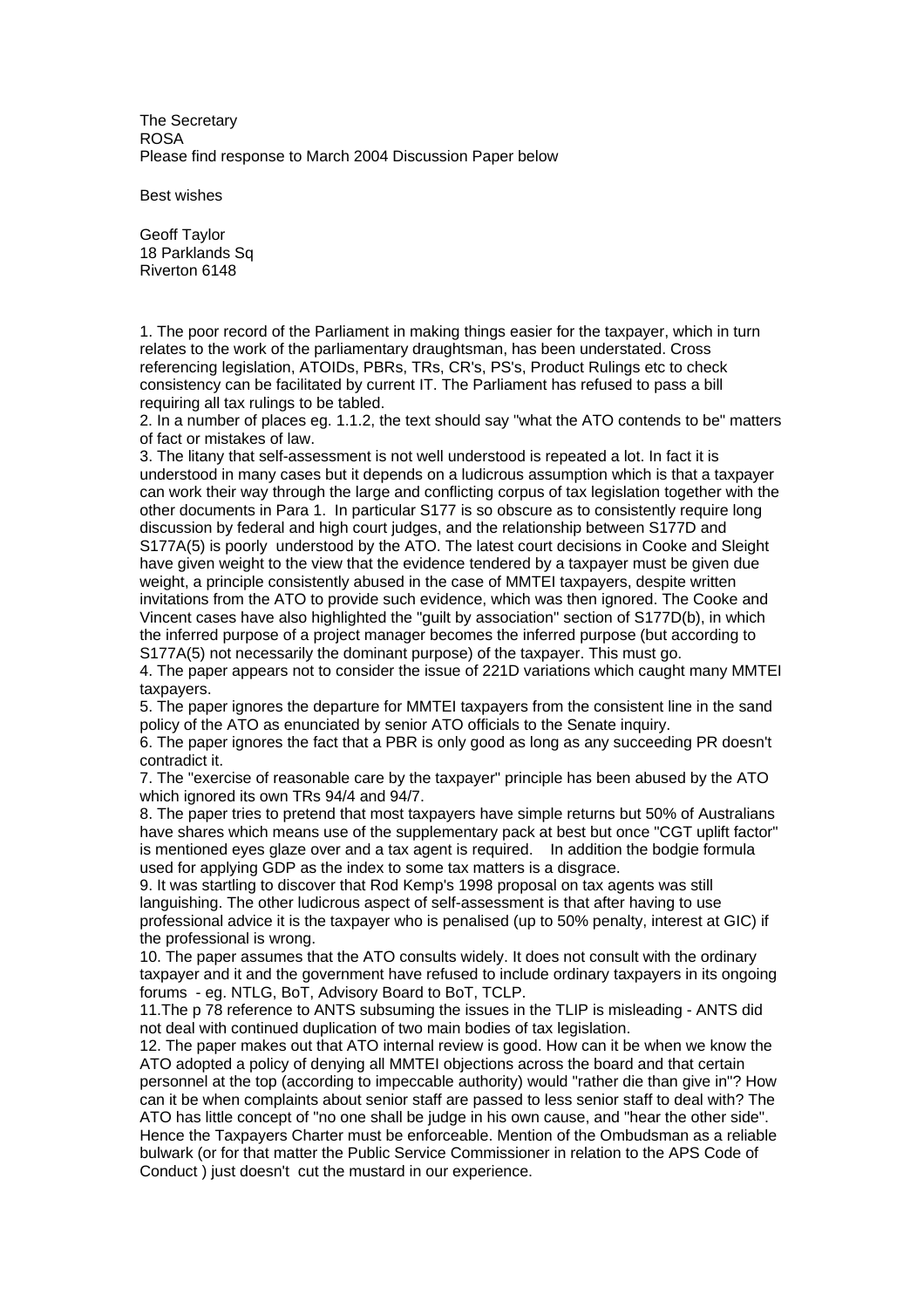13. The concept that there is a debt to the state immediately upon issue of a re-assessment including GIC accumulated up to six years and penalty is quite unfair, and has led to reports of at least seven suicides of MMTEI taxpayers. It is wrong of the paper to compare this to other administrative matters where a decision may not have this instantaneous impact

14. The TCLP has been shown to be biased and to fail to give reasons for its decisions. 15. Considering the devastating impact of the recommendations of the PtIVA Panel its modus operandi has been shown to be highly questionable. Despite claims about the Commissioner's discretion it has operated as a Court of Star Chamber, and even that apparently kept minutes unlike the PtIVA Panel. The Commissioner's Crowne Plaza speech of 15th April implicitly admitted these defects and granted the right of appearance at the the Panel to the taxpayer.

16. Public rulings have been abused. eg. TR 97D/17 and its successor 2000/8 were issued after tens of thousands of people had been attacked by the ATO. In addition they contravened the no retrospectivity promise in TR 92/20. They also tried to leave open the gate for PtIVA on matters which the High Court had already decided in Lau were acceptable, whereas the correct honest and open and transparent approach after Lau was to ask the government for new legislation.

17. Estoppel of the Commissioner must be adopted.

18. The paper's faith in the AAT is marred by the exceptions to its use (despite changes recommended by the ARC in 1989), and the ATO's flagrant abuse of FOI provisions in 2000 - 2002 and orders to discover.

19. The Duke of Westminster dilemma must be resolved, and not by the courts on a piecemeal basis. "Partly or wholly for a purpose other than gaining of assessable income" is far too vague.

20. The business test is confused and as the Budplan Personal Services case shows deals unfairly with investment in R and D which may create a value -adding business. It has been confused even more by the issue of TD 96/16, which did anything but contribute to certainty. It has also not been helped by the ATO risk test which can sit at odds with prudent methods of improving a business investment, and by Product Rulings which allow the investor to buy reduced risk which the ATO has said it won't accept.(The Cooke decision says it's OK).

21. The ATO can fail to check its facts on very important matters as the Facts Sheet issued by the Commissioner to MMTEI taxpayers in June 2001 has been shown to have done. It is also confused about the practical versus the legal impact of PBRs with one Commissioner saying in writing that the Sherman -inspired PBR database was there as a source of advice for the community.

22. The US filing status deserves attention. It might do a lot to deal with the split income issue.

23. The ATO insistence on each person in an identical investment in a cooperative project requiring a separate PBR application is silly and its practical result on ATO staff time was pointed out by Senator Andrew Murray three years ago. Product rulings have overcome this to a degree. However it has taken five months so far with a six and half month end date (after applying pressure) to get a PBR on a retirement issue, one that affects tens of thousands of people and which the ATO has been aware of for at least two and probably five years. So default PBR's sound good. We fail to see why the taxpayer should be charged for clarity, when the problem may arise from lack of diligence by a Minister, Parliament or Parliamentary counsel.

24. There has been an attitude abroad by the main parties that they will leave electorally sensitive tax matters to the ATO to sort out - current evidence - dealing with the house price spiral issue in an election year by a nod and wink to the ATO to revise depreciation schedules.

25. The use of "inadvertent " on page 64 is misleading. In the MMTEI issue failure to implement the Charter by incorporating accepted principles of administrative law into its operations contrary to the Charter and the APS Values and Code of Conduct, and refusal when challenged three years ago to acknowledge this, led the ATO into error. Equally this hubris led to a situation where senior ATO officers refused to accept that incontrovertible evidence of the existence of a viable agricultural operation ran counter to their statement that little if any funds were spent on the project, even when challenged face to face in the Constitution Ave offices.